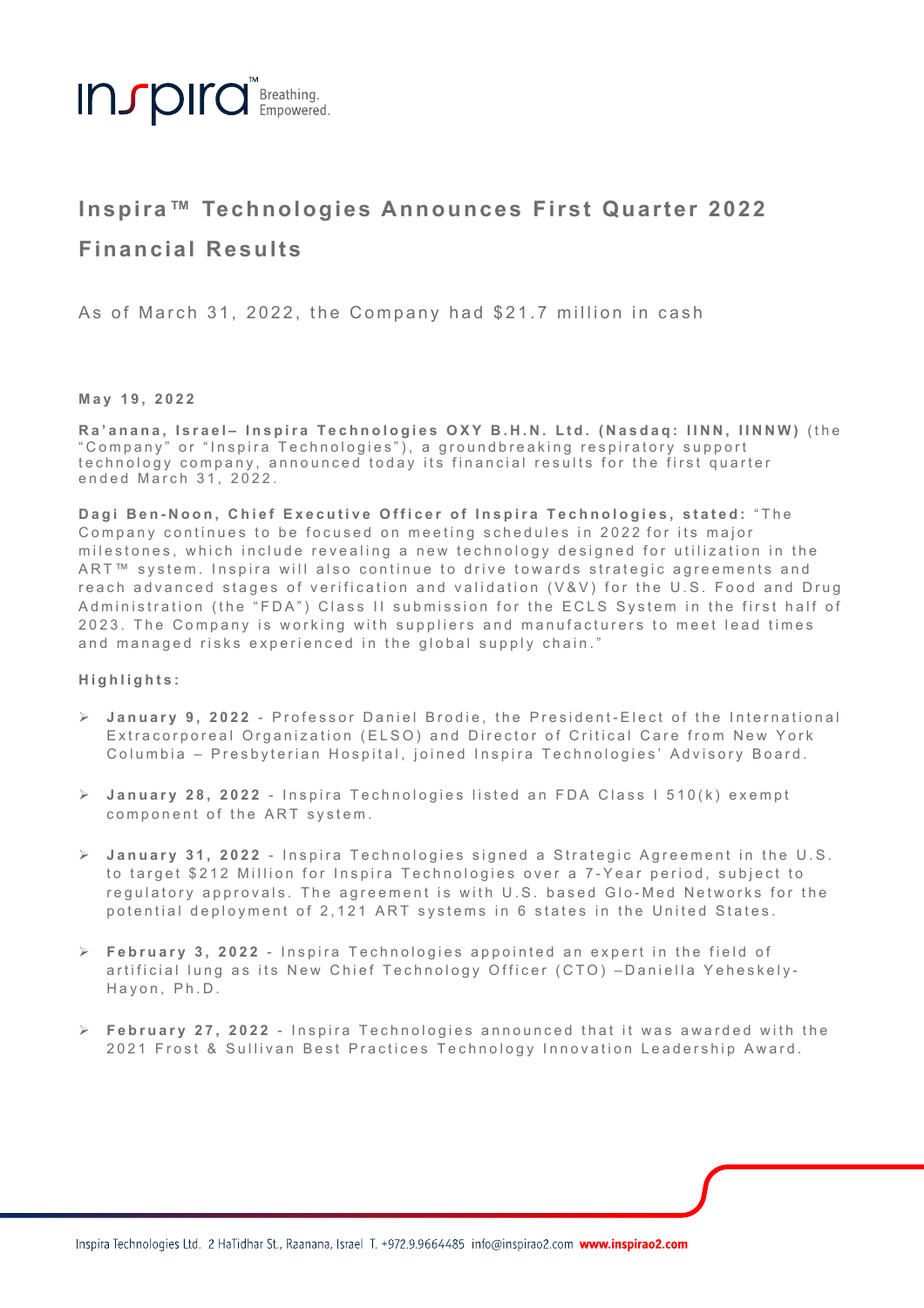

Ø **April 6, 2022** - Inspira Technologies a nnounce d a Deployment Agreement in the Israeli Market to potentially target \$15 Million. The agreement is for a 7-year period, and is subject to regulatory approval.

#### **Financial Results for the Three Months Ended March 3 1 , 202 2**

Research and development expenses for the three months ended March 31, 2022, were \$1.5 million, compared to \$0.6 million for the corresponding period in 2021. The increase is a result of the Company's recruitment of specialized manpower and expanded development of its activities and operations .

Marketing expenses for the three months ended March 31, 2022, were \$472,000, compared to \$130,000 for the corresponding period in 2021 . The increase is due to the Company's increase in marketing expenses due to an increase in payroll and sharebased compensation expenses. Marketing activities commenced in the first quarter of 2021 and became more intensive with the C ompany's need to create brand awareness and explore go-to-market capabilities.

General and administrative (G&A) expenses for the three months ended March 31, 2022 were \$1.5 million, compared to \$0.8 million for the corresponding period in 2021. The increase resulted primarily from an increase in payroll and related expenses, as well as an increase in costs associated with the Company's status as a publicly - traded company, following its initial public offering (IPO) on Nasdaq in July 2021, the increase in existing and new expenses included professional fees, director fees, and directors' and officers' insurance costs.

Finance income for the three months ended March 31, 2022, was \$2.1 million compared to expenses in the amount of \$5.6 million for the corresponding period in 2021. The increase in financial expenses or income was due to the calculation of the fair value of the Company's financial equity liabilities to pre - IPO and IPO investors.

Net loss for the three months ended March 31, 2022, was \$1.3 million, compared to a net loss of \$7.2 million for the three months ended March 31, 2021.

### **Balance Sheet highlights**

Cash, cash equivalents, and short-term bank deposits were \$21.7 million as of March 31, 2022, compared to \$23.7 million as of December 31, 2022.

Financial liabilities at fair value totaled \$ 1 .4 million as of March 31, 2022 , compared to \$3.2 million as of December 31, 2021. The financial liabilities represent the fair value of the Company's equity liabilities to pre - IPO and IPO investors.

As of March 31, 2022, shareholders' equity totaled \$19.8 million, compared to shareholders' equity totaling \$20.3 million as of December 31, 2021.

## **Inspira Technologies OXY B.H.N. Ltd.**

Inspira Technologies is an innovative medical technology company in the respiratory treatment arena. The Company has developed a breakthrough Augmented Respiration Technology (ART), designed to rebalance patient oxygen saturation levels. The Company's ART technology potentially allows patients to remain awake during treatment while minimizing the need for highly invasive, risky , and costly mechanical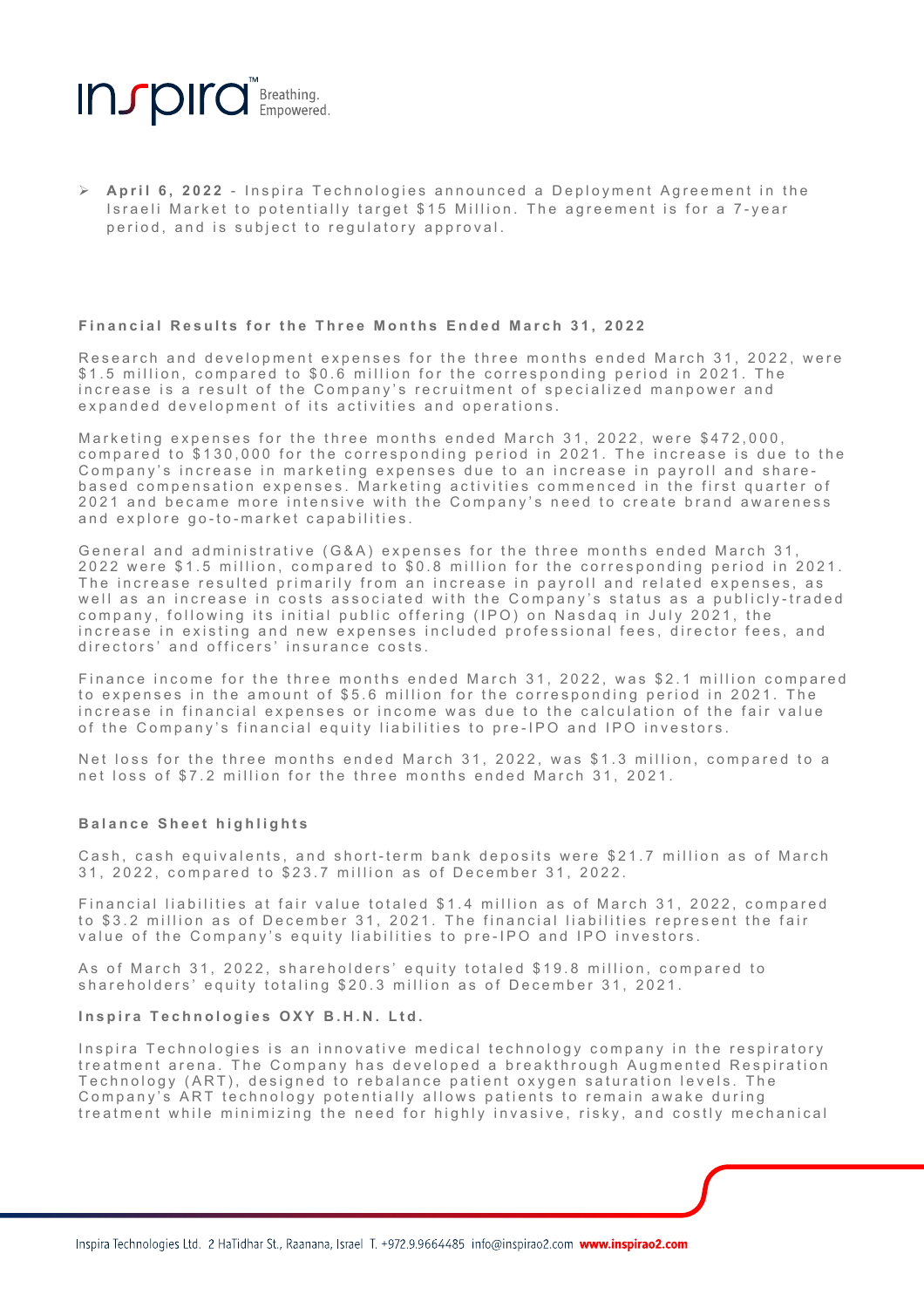

ventilation systems that require intubation and medically induced coma. The Company's product has not yet be en tested or used in humans and has not been approved by any regulatory entity.

For more information, please visit our corporate website: https://inspira - technologies.com/

#### **Forward - Looking Statement Disclaimer**

 $\triangleright$  This press release contains express or implied forward-looking statements pursuant to U.S. Federal securities laws. These forward-looking statements and their implications are based on the current expectations of the management of the Company only and are subject to a number of factors and uncertainties that could cause actual results to differ materially from those described in the forward-looking statements. For example, the Company is using forward-looking statements when it discusses meeting milestones in 2022 and the timing for such milestones, the submission of the ART system in the second quarter of 2023, a strategic agreement in the U.S. for the potential deployment of 2,121 ART systems in 6 states of the United States and the targeted amount that may be derived under the agreement over a 7 - year period, subject to regulatory approvals, and a deployment agreement for a 7-year period in the Israeli market and the targeted amount to be derived under the agreement, subject to regulatory approval. These forward-looking statements and their implications are based solely on the current expectations of the Company's management and are subject to a number of factors and uncertainties that could cause actual results to differ materially from those described in the forward-looking statements. Except as otherwise required by law, the Company undertakes no obligation to publicly release any revisions to these forward-looking statements to reflect events or circumstances after the date hereof or to reflect the occurrence of unanticipated events. More detailed information about the risks and uncertainties affecting the Company is contained under the heading "Risk Factors" in the Company's annual report on Form 20-F for the fiscal year ended December 31, 2021 filed with the SEC, which is available on the SEC's website, www.sec.gov.

# **For more details:**

Miri Segal, Investor Relations, MS - IR LLC +917 - 607 - 8654 msegal@ms - ir.com

MRK - ARS - 025 Copyright © 2018 - 2022 Inspira Technologies OXY B.H.N. LTD., All rights reserved.

UNAUDITED CONDENSED INTERIM STATEMENTS OF FINANCIAL POSITION (US dollars in thousands)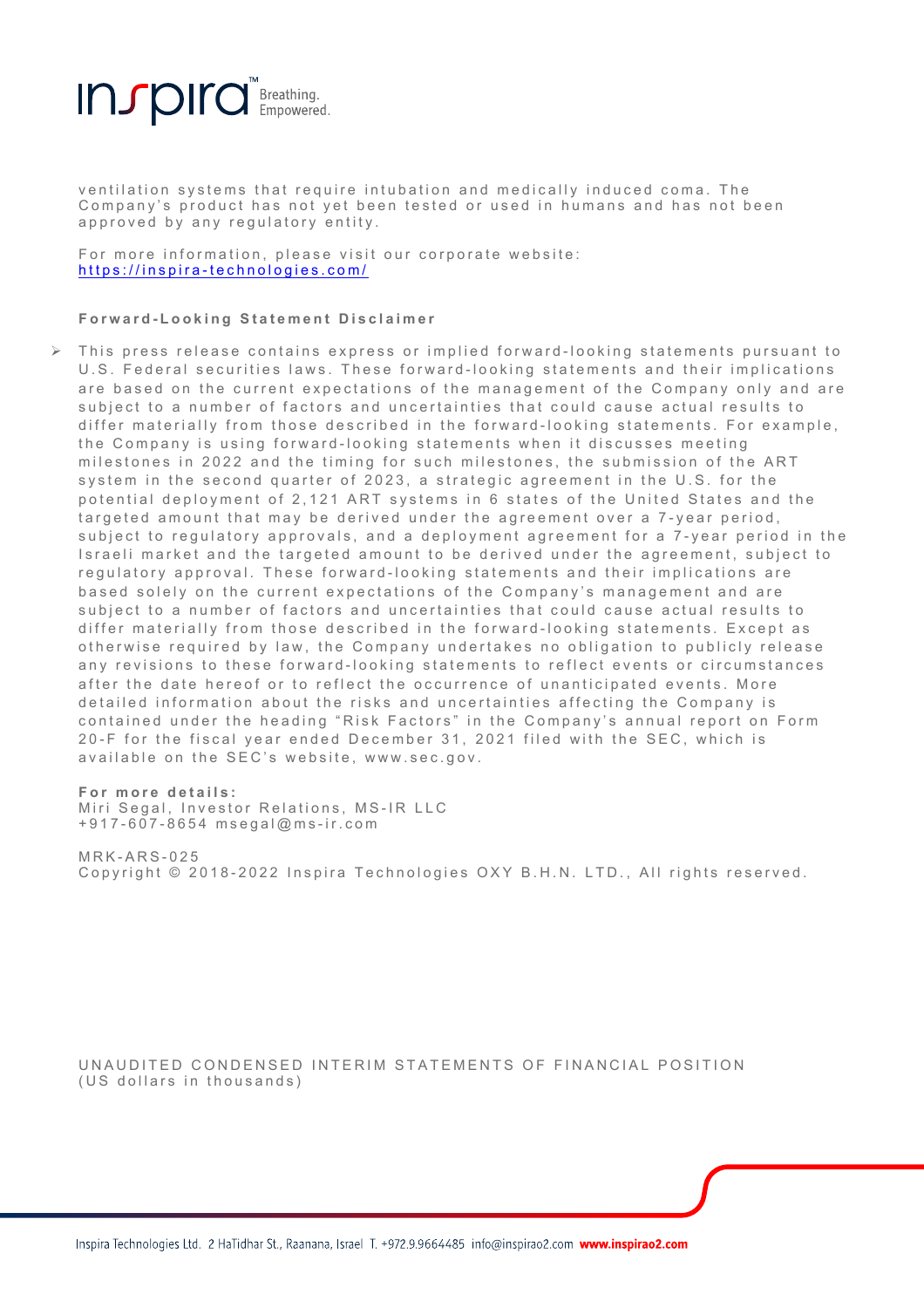

|                                    | March 31. | December 31, |  |
|------------------------------------|-----------|--------------|--|
|                                    | 2022      | 2021         |  |
|                                    |           |              |  |
| <b>ASSETS</b>                      |           |              |  |
| Current Assets:                    |           |              |  |
| Cash and cash equivalents          | 21,756    | 23,749       |  |
| Other accounts receivable          | 433       | 639          |  |
| Restricted cash                    | 78        | 120          |  |
| Total current assets               | 22,267    | 24,508       |  |
| Non-Current Assets:                |           |              |  |
| Right of use assets, net           | 1,169     | 1,160        |  |
| Property, plant and equipment, net | 227       | 202          |  |
| Total non-current assets           | 1,396     | 1,362        |  |
| Total Assets                       | 23,663    | 25,870       |  |

|                                                                                                                                                                                                            | March 31, 31,<br>2022                         | December<br>2021                               |
|------------------------------------------------------------------------------------------------------------------------------------------------------------------------------------------------------------|-----------------------------------------------|------------------------------------------------|
| LIABILITIES AND SHAREHOLDERS' EQUITY<br>Current Liabilities:<br>Trade accounts payables<br>Other accounts payable<br>Lease liabilities<br>Financial Liabilities at Fair Value<br>Total current liabilities | 137<br>794<br>323<br>1,426<br>2,680           | 93<br>725<br>281<br>3, 215<br>4,314            |
| Non-Current Liabilities:<br>Lease liabilities<br>Loan from the Israeli Innovation Authority<br>Total non- current liabilities                                                                              | 871<br>309<br>1,180                           | 900<br>302<br>1, 202                           |
| Shareholders' Equity:<br>Share capital and premium<br>Foreign exchange reserve<br>Accumulated deficit<br>Total equity<br>Total Liabilities and Shareholders' Equity                                        | 50,189<br>(215)<br>30,171<br>19,803<br>23,663 | 48,935<br>210<br>(28, 791)<br>20,354<br>25,870 |

UNAUDITED CONDENSED INTERIM STATEMENTS OF COMPREHENSIVE INCOME (US dollars in thousands)

Inspira Technologies Ltd. 2 HaTidhar St., Raanana, Israel T. +972.9.9664485 info@inspirao2.com www.inspirao2.com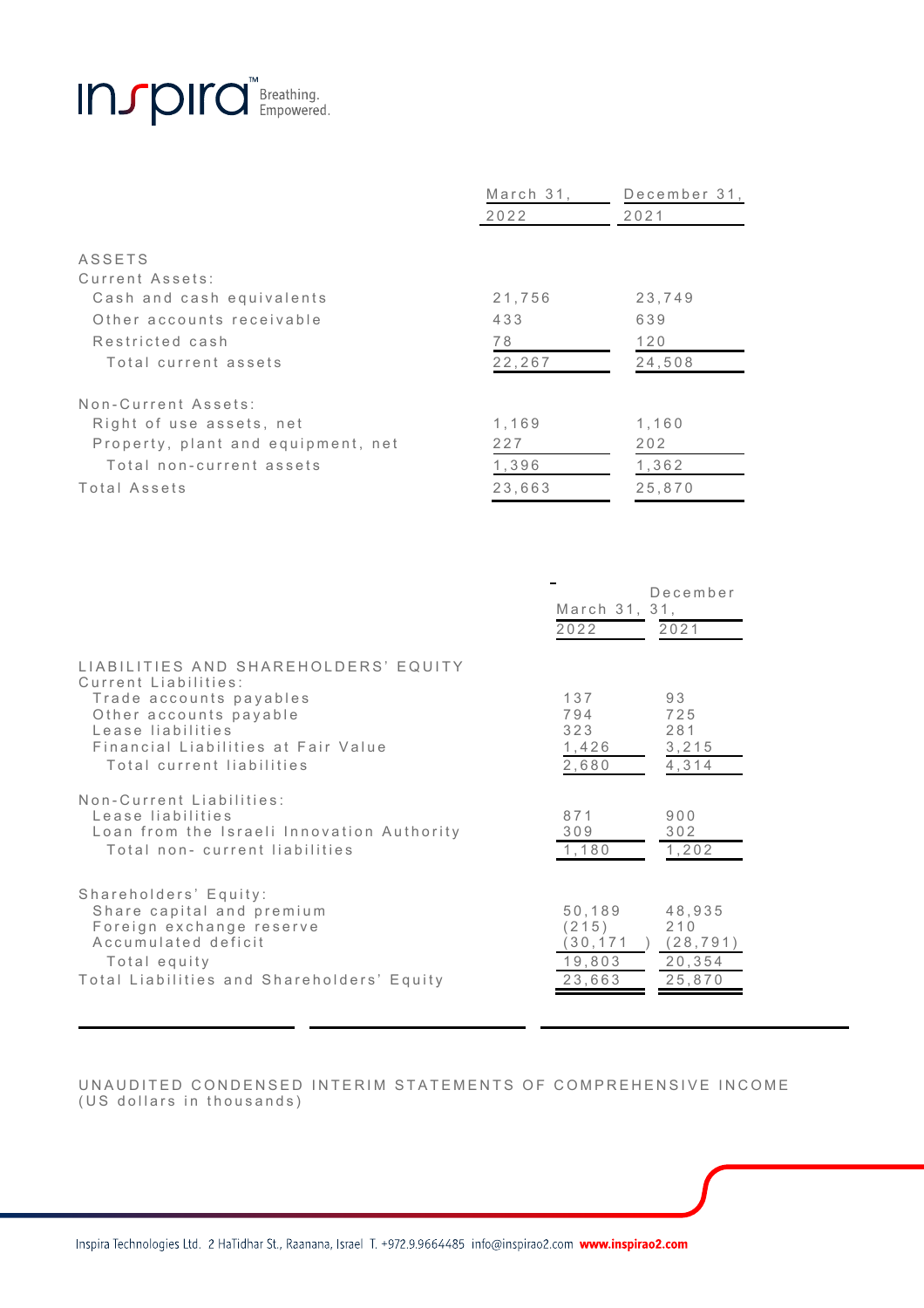# Insport of Breathing.

|                                                                                                                                                                                                                                                | For the Three-<br>Month Period<br>Ended<br>March 30,         |                                                       | For the<br>Year<br>Ended<br>December<br>31.                    |
|------------------------------------------------------------------------------------------------------------------------------------------------------------------------------------------------------------------------------------------------|--------------------------------------------------------------|-------------------------------------------------------|----------------------------------------------------------------|
|                                                                                                                                                                                                                                                | 2022                                                         | 2021                                                  | 2021                                                           |
| Research and development<br>expenses<br>Marketing expenses<br>General and administrative<br>expenses<br>Operating loss<br>Finance expenses (income)<br>Loss (profit) before tax<br>Taxes on income<br>Loss (profit) for the period             | 1,560<br>472<br>1,544<br>3,576<br>(2, 196)<br>1.380<br>1,380 | 667<br>130<br>821<br>1,618<br>5,673<br>7,291<br>7,291 | 3,909<br>1,951<br>7,572<br>13,432<br>3,523<br>16,955<br>16,955 |
| Other comprehensive loss<br>(profit), net of tax:<br>Items that will not be<br>reclassified to profit or loss:<br>Exchange profits(losses) arising<br>on translation to presentation<br>currency<br>Total comprehensive loss for the<br>period | (425)<br>1,805                                               | (215)<br>7,506                                        | 845<br>(16, 110)                                               |

CONDENSED INTERIM STATEMENTS OF CHANGES IN SHAREHOLDERS' EQUITY (US dollars in thousands)

For the Three-Month Period Ended March 31, 2022 (Unaudited):